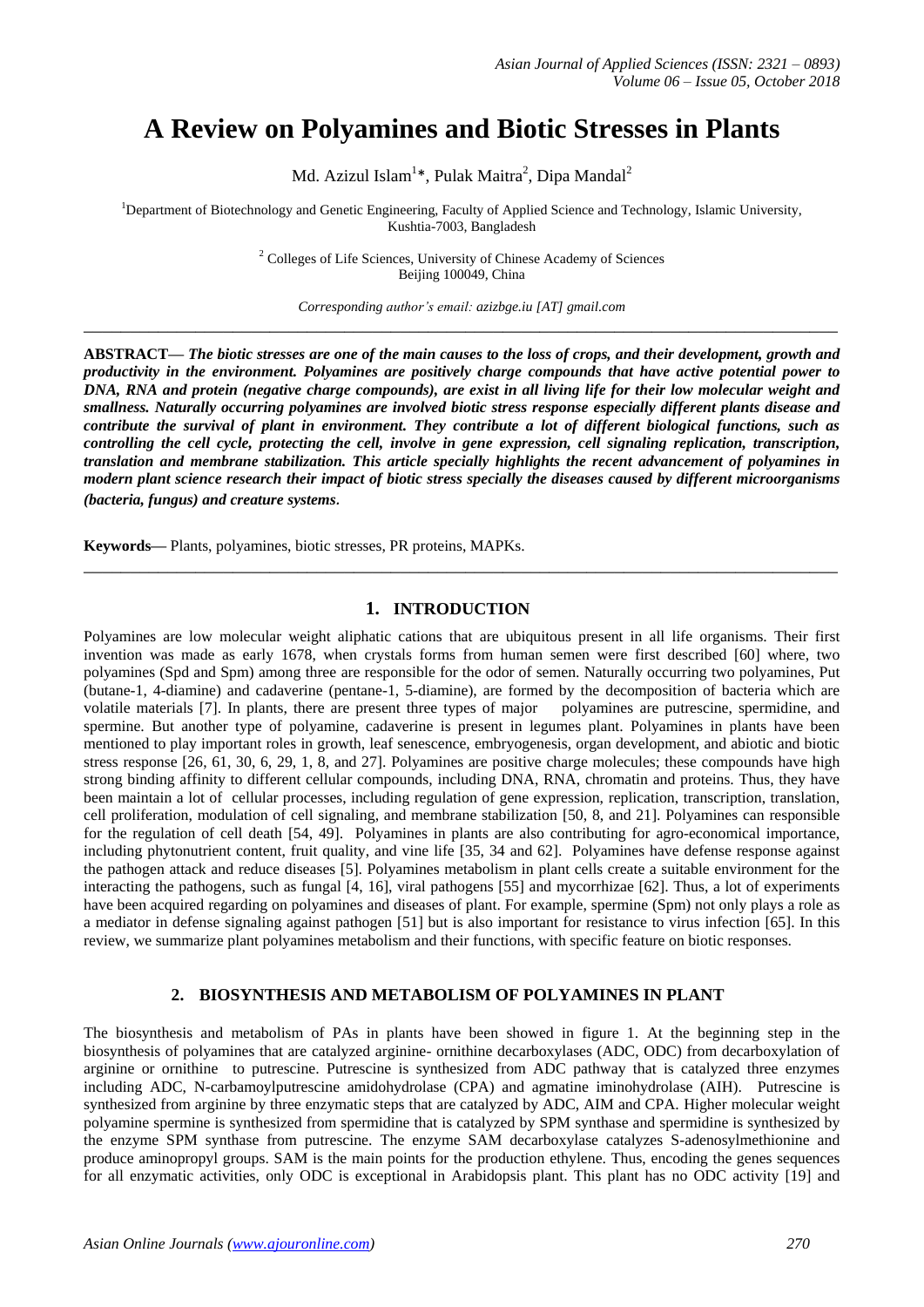putrescine is produced from arginine pathway [24, 42]. There are also two genes responsible for SPD synthase (SPDS1 and SPDS2), two for SPM synthase (SPMS and ACL5) [20, 41] and four genes responsible for SAM decarboxylase (SAMDC1, 2, 3 and 4) [59].The enzyme diamine oxidases (DAOs) is responsible for the catalyze Put is converted into  $\Delta^1$ -pyrroline and as a byproducts are produces ammonia and  $H_2O_2$ . Diamine oxidases (DAO) are found in cell walls of plant, and hydrogen peroxide is produced by the catabolism of Put under salinity conditions. Put is converted in  $\Delta^1$ pyrroline, is converted γ-aminobutyric acid (GABA), which is converted into succinic acid is a oxidative reactions that is occurred in Krebs cycle [14]. Polyamines have two important functions in plants, the first is ROS scavengers and the second is regulator of redox homeostasis [23]. The production of  $H_2O_2$  in apoplasts or per-oxisomes due to the result of polyamines catabolism and anabolism by the enzymes of DAO and PAO [43].  $H_2O_2$  is a signal molecule and maintains a lot of processes, such as ion channel, salinity response process [40]. H<sub>2</sub>O<sub>2</sub> maintains the signal in transcription levels [3] and role the adaptation of plant under unfavorable environments through the mediator of polyamines.

## **3. PLANT-PATHOGEN INTERACTION**

Polyamines have a defense mechanism against biotic stress specially pathogens [64]. Hypersensitive response is one of the powerful defense mechanism against tobacco mosaic virus when entry into the cells of *Nicotiana tabacum* carrying the resistance gene and activates the cell death [55, 31]. It was noted that spermine located in the apoplast which express pathogen related protein-genes [65]. Spermine enhanced mitogen activated protein kinases or expressed hypersensitive genes when exogenously applied spermine to tobacco leaves and defense response against TMV and cell death [51, 57 and 37]. It is reported that mitochondria is inactivated when produce ROS (reactive oxygen species) in the cells are prerequisite [51] (Fig. 2). Mitochondria involves against pathogen (biotic stress) and PCD (programmed cell death) [2, 27]. Plant polyamines catabolism is linked with cells development, growth and function [9]. Yoda et al. [69, 68] reported that TMV infection to the tobacco leaves and cell death due to the catabolism of polyamines and produce  $H_2O_2$ . Thus, it is clear that plants polyamine catabolized to  $H_2O_2$  and  $H_2O_2$  is a defensive tool against biotic stresses [9, 63]. The overexpression of *ZFT1* gene in tobacco plant prevent against tobacco mosaic virus [57, 58]. Overexpression of *CaPF1* gene in pine plants are more salinity and drought tolerance [52, 47]. It was noted that *CaPF1* transgenic pine linked with polyamines biosynthesis and increased biotic tolerance [53].

Tun et al. [56] suggested that Spm (spermine) and Spd (spermidine) produce nitric oxide (NO) in *Arabidopsis*, but putrescine and arginine are not [11, 10]. NO is a most important inhibitor to inhibits plant mitochondrial oxidative phosphorylation [67] and has a significant role in plant pathogen interactions [46, 45]; thus, it is needed more research for the production of NO through the mediator of polyamines are justified [66].

### **4. PLANT-MYCORRHIZA INTERACTION**

Plants root development, their functions or the interaction between biotic components in soil (microorganisms) and the root tissues. Kytoviita and Sarjala [28] indicated that the symbiosis of mycorrhizae result to increased putrescine in scot pine roots. It is reported that exogenous applied Put in arbuscular mycorrhizae that results to increase the colony in the roots of pea [12, 13]. The function of PAs in arbuscular mycorrhizal infection was, therefore, postulated. Thus, it has been shown that the relationships between symbiotic and non-symbiotic roots have different polyamines level and reported that PA could create a suitable carbon sink environment for symbionts, as a result to fascination of photoassimilates [40]. Later, it was detected high amount of free PAs in mycorrhiza and Lotus glaber plants that compared with non-mycorrhiza plants [17, 48]. The association induced resists host defense mechanism. It was also increased PAs level in plants and mycorrhiza. Moreover, the interactions between plants and mycorrhizae, and the role of PAs in symbiotic relationships are less studied [28].

### **5. PLANT VIRUS INTERACTION**

Polyamines metabolism changes in HR of *Nicotiana tabacum* during the infection of tobacco mosaic virus (TMV). Negrel et al. [39] indicated that ornithine decarboxylase (ODC) was increased in *Nicotiana tabacum* leaves during the infection of TMV and accumulated high amounts of HCAAs (hydroxycinnamic acid amides), such as feruloylputrescine and feruloyltyramine [32, 22]. Study of tobacco cv Samsun NN showed that polyamines level changes in tobacco plants by the infection of tobacco mosaic virus and it was showed that high concentrations of putrescine and spermidine accumulated in the necrotic area of leaves and lesion formation [55, 25]. It was suggested that high amounts of polyamines are needed for the evolvement of necrotic lesion of leaves. Reduce 90% lesion formation in tobacco leaf discs by inoculation of TMV. This is indicated that HCAAs have active role in TMV resistance. Thus, PAs and HCAAs play an important role in hypersensitive response to TMV that protect viral replication [33].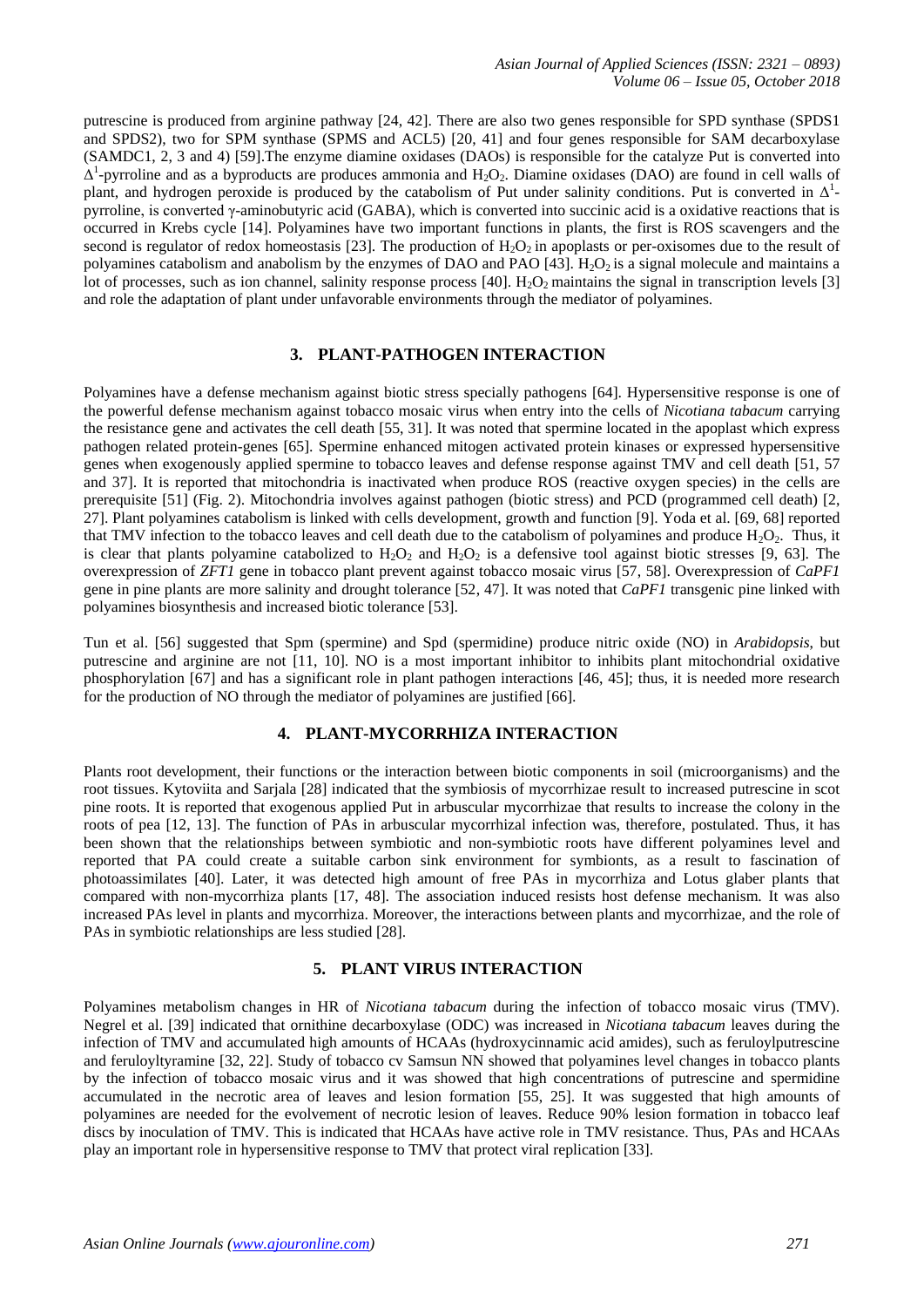## **6. DEFENSE OF PLANT**

The external and internal environments of plants and their balance are equally maintained by plant organelles. It was reported that exogenously applied Spm (spermine) in *Nicotiana tabacum* leaves that leads to malfunction of mitochondria, increased marker gene (HR, hypersensitive response), mitogen activated protein kinases (MAPKs) and programmed cell death (PCD) [57, 37 and 36] and pathogen related proteins (PRPs) are induced by lesion formation in tobacco leaves when high amount of Spm are accumulated in cells and resistance against tobacco mosaic virus. Finally, it was identified that Spm activates two protein kinases including salicylic acid induced protein kinase and wound induced protein kinase and the expression of genes which involved to defense mechanism and they protect the plant [15, 51].



**Figure 1:** Common channel for the metabolism and synthesis of PAs in plant. ADC: Arginine decarboxylase, ODC: Ornithine decarboxylase, SPDS: Spermidine synthase, SPMS: Spermine synthase, AIM: Agmatine iminohydrolase, CPA: N-Carbamoyl putrescine amidohydrolase, DAO: Diamine oxidase, PAO: Polyamine oxidase, SAMDC: S-adenosylmethionine decarboxylase, SAM: S-adenosyl methionine, GABA: γ-aminobutyric acid.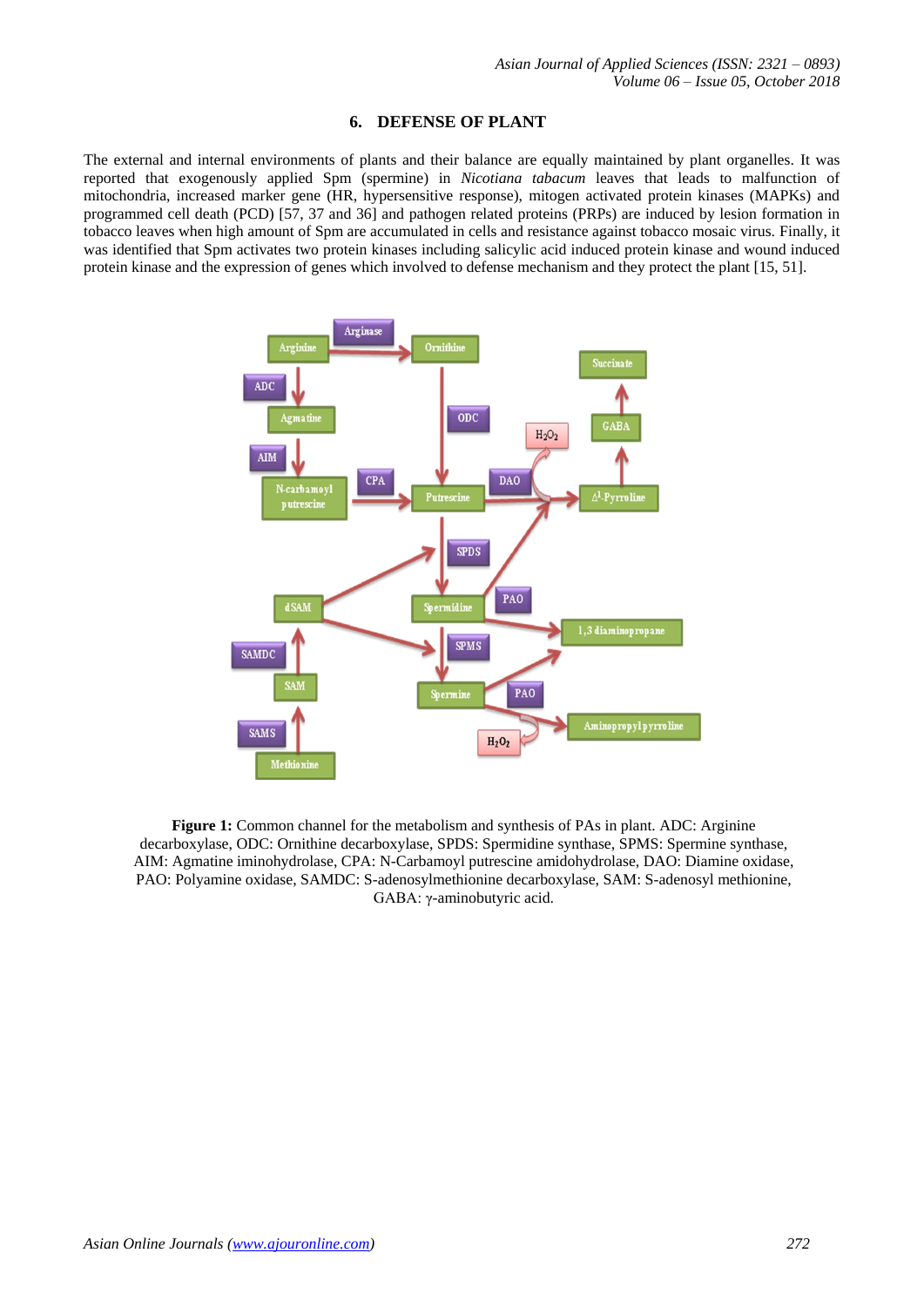

**Figure 2:** The hypothetical role of PAs in plant survival against pathogens.

## **7. CONCLUSIONS AND FUTURE PROSPECTS**

Different food/vegetable crops in the worlds that are differently affected by biotic stresses and their productivity is decreasing every year. Thus, it is very necessary to improvement diseases resistant plant variety. Polyamines have physiological and cellular functions in biotic stress tolerance. To perceive the function of polyamines in growth and differentiation, the version of plant 'PAs modulation' has been elucidated. To find out the defense mechanisms or ion channels of polyamines that plays a defensive role in biotic stresses. Therefore, a lot of recent biological techniques required specially molecular biology and genetic engineering techniques (microarray, transcriptomics, metabolomics, proteomics, reverse genetics approaches) for the improvement of PAs transgenic plant to diseases resistant and their functions will be implicate in plant sciences.

#### **8. ACKNOWLEDGEMENT**

The authors like to thanks Islamic University-Kushtia, Bangladesh for their informative support. The authors did not receive any funding for this review.

#### **9. REFERENCES**

- [1] Alcázar, R., Marco, F., Cuevas, J.C., Patron, M., Ferrando, A., Carrasco, P., Tiburcio, A.F., Altabella, T., "Involvement of polyamines in plant response to abiotic stress", Biotechnol Lett. vol. 28, pp. 1867–1876, 2006.
- [2] Amirsadeghi, S., Robson, C.A., Vanlerberghe, G.C., "The role of the mitochondrion in plant responses to biotic stress", Physiol Plant. vol. 129, pp. 253–266, 2007.
- [3] Andronis, E.A., Moschou, P.N., Toumi, I., Roubelakis-Angelakis, K.A., "Peroxisomal polyamine oxidase and NADPH-oxidase cross-talk for ROS homeostasis which affects respiration rate in *Arabidopsis thaliana*", Front. Plant Sci. vol. 5, PP. 132, 2014.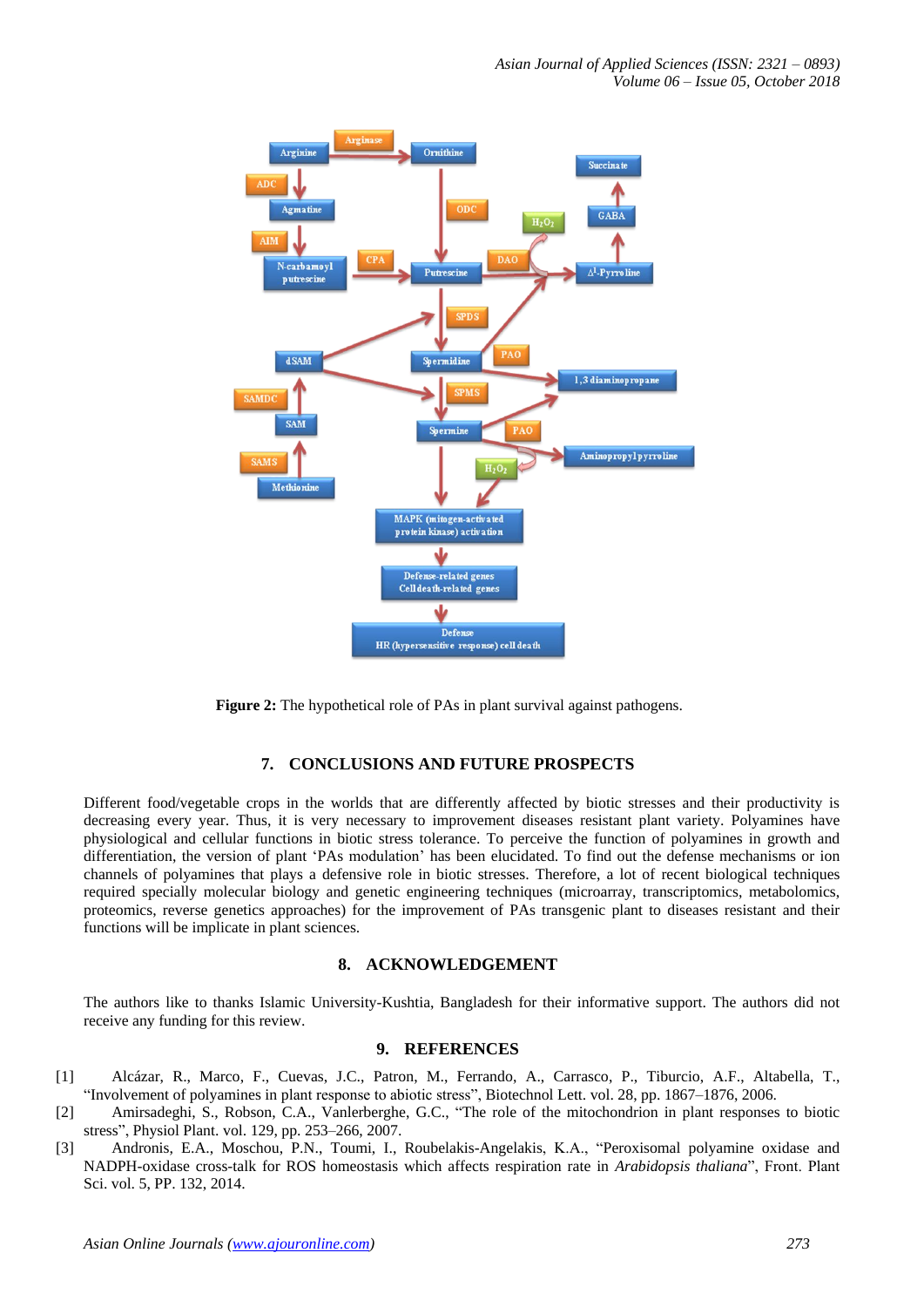- [4] Asthir, B., Spoor. W., Duffus, C.M., "Involvement of polyamines, diamine oxidase and polyamine oxidase in resistance of barley to *Blumeria graminis* f. sp. Hordei", Euphytica. vol. 136, pp. 307–12, 2004.
- [5] Baileya, A., Strema, D., Baea, H., Myolob, G., Guiltinan, J., "Gene expression in leaves of Theobroma cacao in response to mechanical wounding, ethylene, and/or methyl jasmonate", Plant Sci. vol. 168, pp. 1247–58, 2005.
- [6] Bouchereau, A., Aziz, A., Larher, F., Martin-Tanguy, J., "Polyamines and environmental challenges: recent development", Plant Sci. vol. 140, pp. 103–125, 1999.
- [7] Brieger, L., "Ueber Spaltungsprodukte der Bacterien, Zweite Mittheilung", Zeitschr Physiol Chem. vol. 9, pp. 1–7, 1885.
- [8] Cohen, S.S., "A guide to the polyamines", Oxford University Press, New York. 1998.
- [9] Cona, A., Rea, G., Angelini, R., Federico, R., Tavladoraki, P., "Functions of amine oxidases in plant development and defence", Trends Plant Sci. vol. 11, pp. 80–88, 2006.
- [10] Del Duca, S., Betti, L., Trebbi, G., SeraWni-Fracassini, D., Torrigiani, P., "Transglutaminase activity changes during the hypersensitive reaction, a typical defense response of tobacco NN plants to TMV", Physiol Plant. vol. 131, pp. 241– 250, 2007.
- [11] Della Mea, M., Caparro`s-Ruiz, D., Claparols, I., SeraWni-Fracassini, D., Rigau, J., "The first plant transglutaminase", Plant Physiol. Vol. 135, pp. 2046–2054, 2004.
- [12] El-Ghachtouli, N., Paynot, M., Matin-Tanguy, J., Dorandi, D., Gianinazzi, S., "The effect of polyamines on endomycorrhizal infection of wild-type Pisumsativum, cv Frisson (nod+myc+) and two mutants (nod+myc- and nodmyc+)", Mycorrhiza. vol. 5, pp. 189–92, 1995.
- [13] El-Ghachtouli, N., Paynot, M., Matin-Tanguy, J., Dorandi, D., Gianinazzi, S., "Effect of polyamines and polyamine biosynthesis inhibitors on spore germination and hyphal growth of *Glomus mosseae*", Mycol Res. vol. 100, pp. 597–600, 1996.
- [14] Eller, M.H., Warner, A.L., Knap, H.T., "Genomic organization and expression analyses of putrescine pathway genes in soybean", Plant Physiol Biochem. vol. 44, pp. 49-57, 2006.
- [15] Folk, J.E., Park. M.H., Chung, S.I., Schrode, J., Lester, E.P., Cooper, H.L., "Polyamines as physiological substrates for transglutaminases", J Biol Chem. Vol. 255, pp. 3695–3700, 1980.
- [16] Greenland, A.J., Lewis, D.H., "Amines in barley leaves infected with brown rust and their possible relevance to formation of green islands", New Phytol. vol. 96, pp. 283–91, 1984.
- [17] Griffin, M., Casadio, R., Bergamini, C.M., "Transglutaminases: nature's biological glues", Biochem J. vol. 368, pp. 377–396, 2002.
- [18] Groppa, M.D., Benavides, M.P., "Polyamines and abiotic stress: recent advances", Amino Acids. vol. 34, pp. 35–45, 2007.
- [19] Hanfrey, C., Sommer, S., Mayer, M.J., Burtin, D., Michael, A.J., "Arabidopsis polyamine biosynthesis: absence of ornithine decarboxylase and the mechanism of arginine decarboxylase activity", Plant J. vol. 27, pp. 551–560, 2001.
- [20] Hanzawa, Y., Takahashi, T., Michael, A.J., Burtin, D., Long, D., Pineiro, M., Coupland, G, Komeda, Y., "ACAULIS5, an Arabidopsis gene required for stem elongation, encodes a spermine synthase" EMBO J. vol. 19, pp. 4248–4256, 2000.
- [21] Igarashi, K., Kashiwagi, K., "Polyamines: mysterious modulators of cellular functions", Biochem Biophys Res Commun. vol. 271, pp. 559–564, 2000.
- [22] Iwata, Y., Koizumi, N., "An Arabidopsis transcription factor, Atb-ZIP60, regulates the endoplasmic reticulum stress response in a manner unique to plants", Proc Natl Acad Sci USA. vol. 102, pp. 5280–5285, 2005.
- [23] Saha, J., "Polyamines as redox homeostasis regulators during salt stress in plants", Front Environ Sci. vol. 3, pp. 21, 2015.
- [24] Janowitz, T., Kneifel, H., Piotrowski, M., "Identification and characterization of plant agmatine iminohydrolase, the last missing link in polyamine biosynthesis of plants", FEBS Lett. vol. 544, pp. 258–261, 2003.
- [25] Kamauchi, S., Nakatani, H., Nakano, C., Urade, R., "Gene expression in response to endoplasmic reticulum stress in *Arabidopsis thaliana*", FEBS J. vol. 272, pp. 3461–3476, 2005.
- [26] Kumar, A., Altabella, T., Taylor, M., Tiburcio, A.F., "Recent advances in polyamine research", Trends Plant Sci. vol. 2, pp. 124–130, 1997.
- [27] Kusano, T., Yamaguchi, K., Berberich, T., Takahashi, Y., "The polyamine spermine rescues *Arabidopsis* from salinity and drought stresses", Plant Signal Behav. vol. 2, pp. 250–251, 2007b.
- [28] Kytoviita, M.M., Sarjala, T., "Effects of defoliation and symbiosis on polyamine levels in pine and birch", Mycorrhiza. vol. 7, pp. 107–11, 1997.
- [29] Liu, K., Fu, H., Bei, Q., Luan, S., "Inward potassium channel in guard cells as a target for polyamine regulation of stomatal movements", Plant Physiol. vol. 124, pp. 1315–1326, 2000.
- [30] Malmberg, R.L., Watson, M.B., Galloway, G.L., Yu, W., "Molecular genetics analyses of plant polyamines", Crit Rev Plant Sci. vol. 17, pp. 199–224, 1998.
- [31] Marini, F., Betti, L., Scaramagli, S., Biodi, S., Torrigiani, P., "Polyamine metabolism is upregulated in response to tobacco mosaic virus in hypersensitive, but not in susceptible, tobacco", New Phytol. vol. 149, pp. 301–309, 2001.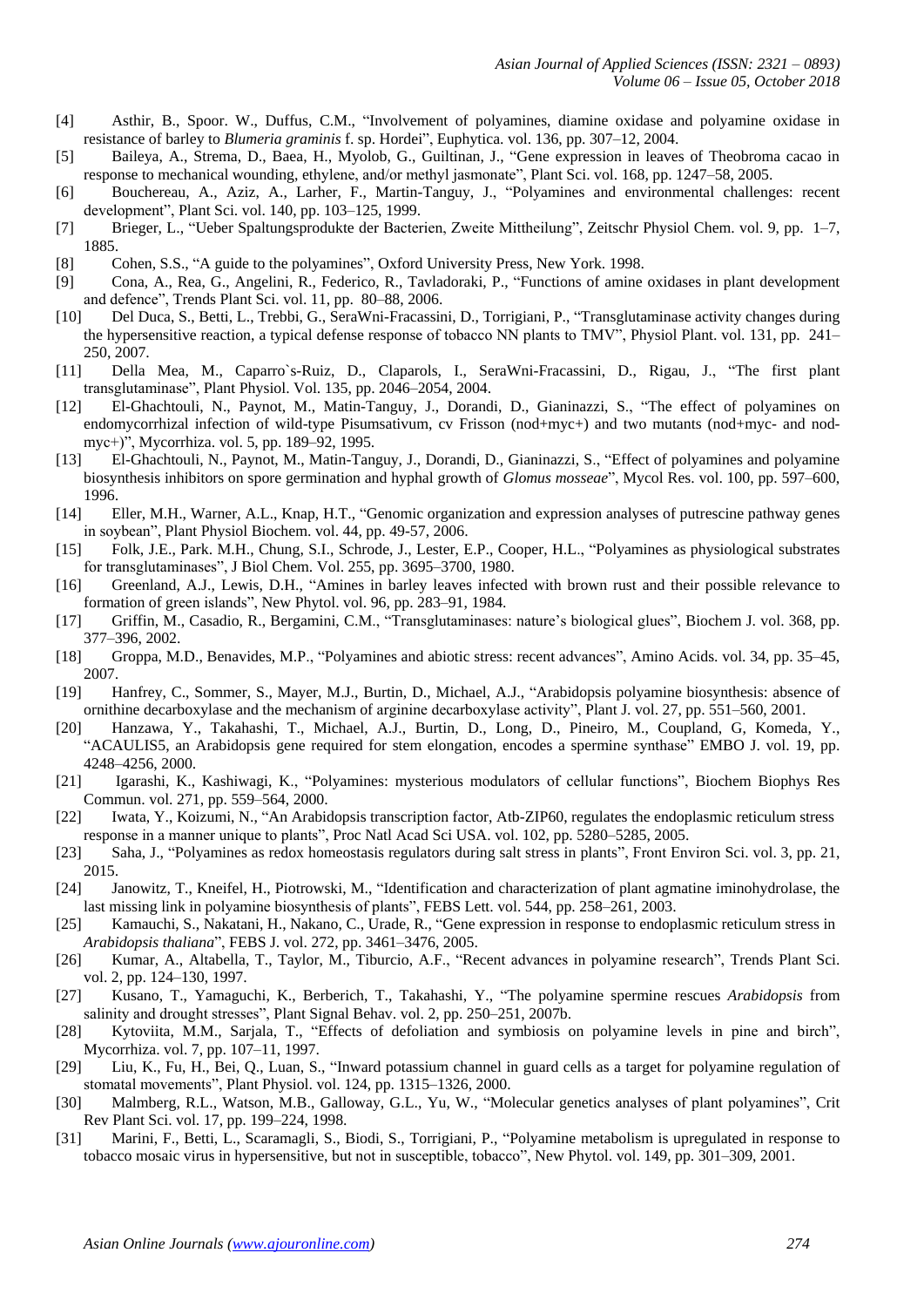- [32] Martin-Tanguy, J., Martin, C., Gallet, M., "Presence de composes aromatiques lies a la putrescine dans divers Nicotiana viruses", Comptes Rendus des Seances de l'Academie des Sciences, Paris D276, pp. 1433–1435, 1973. (in French).
- [33] Martin-Tanguy, J., Martin, C., Gallet, M., Vernoy, R., "Sur le puissants inhibitors de multiplication du virus de la mosaique de tabae", Comptes Rendus des Seances de l'Academie des Sciences, Paris D282, pp. 2231–2234, 1976. (in French).
- [34] Matto, A.K., Sobolev, A.P., Neelam, A., Goyal, R.K., Handa, A.K., Segre, A.L., "Nuclear magnetic resonance spectroscopy-based metabolite profiling of transgenic tomato fruit engineered to accumulate spermidine and spermine reveals enhanced anabolic and nitrogen– carbon interactions", Plant Physiol. vol. 142, pp. 1759-1770, 2006.
- [35] Mehta, R.A., Cassol, T., Li, N., Ali, N., Handa, A.K., Matto, A.K., "Engineered polyamine accumulation in tomato enhances phytonutrient content, juice quality, and vine life", Nat Biotechnol. vol. 20, pp. 613–618, 2002.
- [36] Mitsuya, Y., Takahashi, Y., Berberich, T., Miyazaki, A., Matsumura, H., Takahashi, H., Terauchi, R., Kusano, T., "Spermine signaling plays a significant role in the defense response of *Arabidopsis thaliana* to cucumber mosaic virus", J Plant Physiol. vol. 166, pp. 626–43, 2009.
- [37] Mitsuya, Y., Takahashi, Y., Uehara, Y., Berberich, T., Miyazaki, A., Takahashi, H., Kusano, T., "Identification of a novel Cys2/His2-type zinc Wnger protein as a component of a spermine-signaling pathway in tobacco", J Plant Physiol. vol. 164, pp. 785–793, 2007.
- [38] Moschou, P.N., "Spermidine exodus and oxidation in the apoplast induced by abiotic stress is responsible for  $H_2O_2$ signatures that direct tolerance responses in tobacco", Plant Cell. vol. 20, pp. 1708–1724, 2008.
- [39] Negrel, J., Vallee, J.C., Martin, C., "Ornithine decarboxylase activity and the hypersensitive reaction of tobacco to tobacco mosaic virus in *Nicotiana tabacum*", Phytochemistry. vol. 23, pp. 2747- 2751, 1984.
- [40] Niemi, K., Haggman, H., Sarjala, T., "Effects of exogenous diamines on the interaction between ectomycorrhizal fungi and adventitious root formation in Scots pine in vitro", Tree Physiol. Vol. 22, pp. 373–81, 2002.
- [41] Panicot, M., Minguet, E.G., Ferrando, A., Alcázar, R., Bla´zquez, M.A., Carbonell, J., Altabella, T., Koncz, C., Tiburcio, A.F., "A polyamine metabolon involving aminopropyl transferases complexes in Arabidopsis", Plant Cell. vol. 14, pp. 2539–2551, 2002.
- [42] Piotrowski, M., Janowitz, T., Kneifel, H., "Plant C–N hydrolases and the identification of a plant Ncarbamoylputrescine amidohydrolase involved in polyamine biosynthesis", J Biol Chem. vol. 278, pp. 1708–1712, 2003.
- [43] Pottosin, I., Shabala, S., "Polyamines control of cation transport across plant membranes: implications for ion homeostasis and abiotic stress signaling, Front", Plant Sci. vol. 5, pp. 154, 2014.
- [44] Poulin, R., Pelletier, G., Pegg, A.E., "Induction ofapoptosis by excessive polyamine accumulation in ornithine decarboxylase overproducing L1210 cells". Biochemical Journal. vol. 311, pp. 723–727, 1995.
- [45] Rhee, H.J., Kim, E.J., Lee, J.K., "Physiological polyamines: simple primordial stress molecules", J Cell Mol Med. vol. 11, pp. 685–703, 2007.
- [46] Romero-Puertas, M.C., Perazzolli, M., Zago, E.D., Delledonne, M., "Nitric oxide signalling functions in plant– pathogen interactions" Cell Microbiol. vol. 6, pp. 795–803, 2004.
- [47] Rutkowski, D.T., Kaufman, R.J, "A trip to the ER: coping with stress", Trends Cell Biol. vol. 14, pp. 20–28, 2004.
- [48] Sannazzaro, A.I., Echeverria, M., Alberto, E.O., Ruiz, O.A., Menendez, A.B., "Modulation of polyamine balance in Lotus glaber by salinity and arbuscular mycorrhiza", Plant Physiol Biochem. vol. 45, pp. 39–46, 2007.
- [49] Seiler, N., Raul, F., "Polyamines and apoptosis", J Cell Mol Med. vol. 9, pp. 623–642, 2005.
- [50] Tabor, CW., Tabor, H., "Polyamines", Annu Rev Biochem 53, pp. 749–790, 1984.
- [51] Takahashi, Y., Berberich, T., Miyazaki, A., Seo, S., Ohashi, Y., Kusano, T., "Spermine signaling in tobacco: activation of mitogen-activated protein kinases by spermine is mediated through mitochondrial dysfunction", Plant J. vol. 36, pp. 820–829, 2003.
- [52] Tang, W., Charles, T.M., Newton, R.J, "Overexpression of the pepper transcription factor CaPF1 in transgenic Virginia pine (*Pinus virginiana* Mill) confers multiple stress tolerance and enhances organ growth", Plant Mol Biol. vol. 59, pp. 603–617, 2005.
- [53] Tang, W., Newton, R.J., Li, C., Charles, T.M., "Enhanced stress tolerance in transgenic pine expressing the pepper *CaPF1* gene is associated with the polyamine biosynthesis", Plant Cell Rep. vol. 26, pp. 115–124, 2007.
- [54] Thomas, T., Thomas, T.J, "Polyamines in cell growth and cell death: molecular mechanisms and therapeutic applications", Cell Mol Life Sci. vol. 58, pp. 244–258, 2001.
- [55] Torrigiani, P., Rabiti, A.L., Bortolotti, C., Betti, L., Marani, F., Canova, A., Bagni, N., "Polyamine synthesis and accumulation in the hypersensitive response to TMV in *Nicotiana tabacum*", New Phytol. vol. 135, pp. 467–473, 1997.
- [56] Tun, N.N., Santa-Catarina, C., Begum, T., Silveira, V., Handro, W., Floh, E.I., Scherer, G.F, "Polyamines induce rapid biosynthesis of nitric oxide (NO) in *Arabidopsis thaliana* seedlings", Plant Cell Physiol. vol. 47, pp. 346–354, 2006.
- [57] Uehara, Y., Takahashi, Y., Berberich, T., Miyazak, A., Takahashi, H., Matsui, K., Ohme-Takagi, M., Saitoh, H., Terauchi, R., Kusano, T., "Tobacco ZFT1, a transcriptional repressor with a Cys2/His2 typezinc Wnger motif that functions in spermine-signaling pathway", Plant Mol Biol. vol. 59, pp. 435–448, 2005.